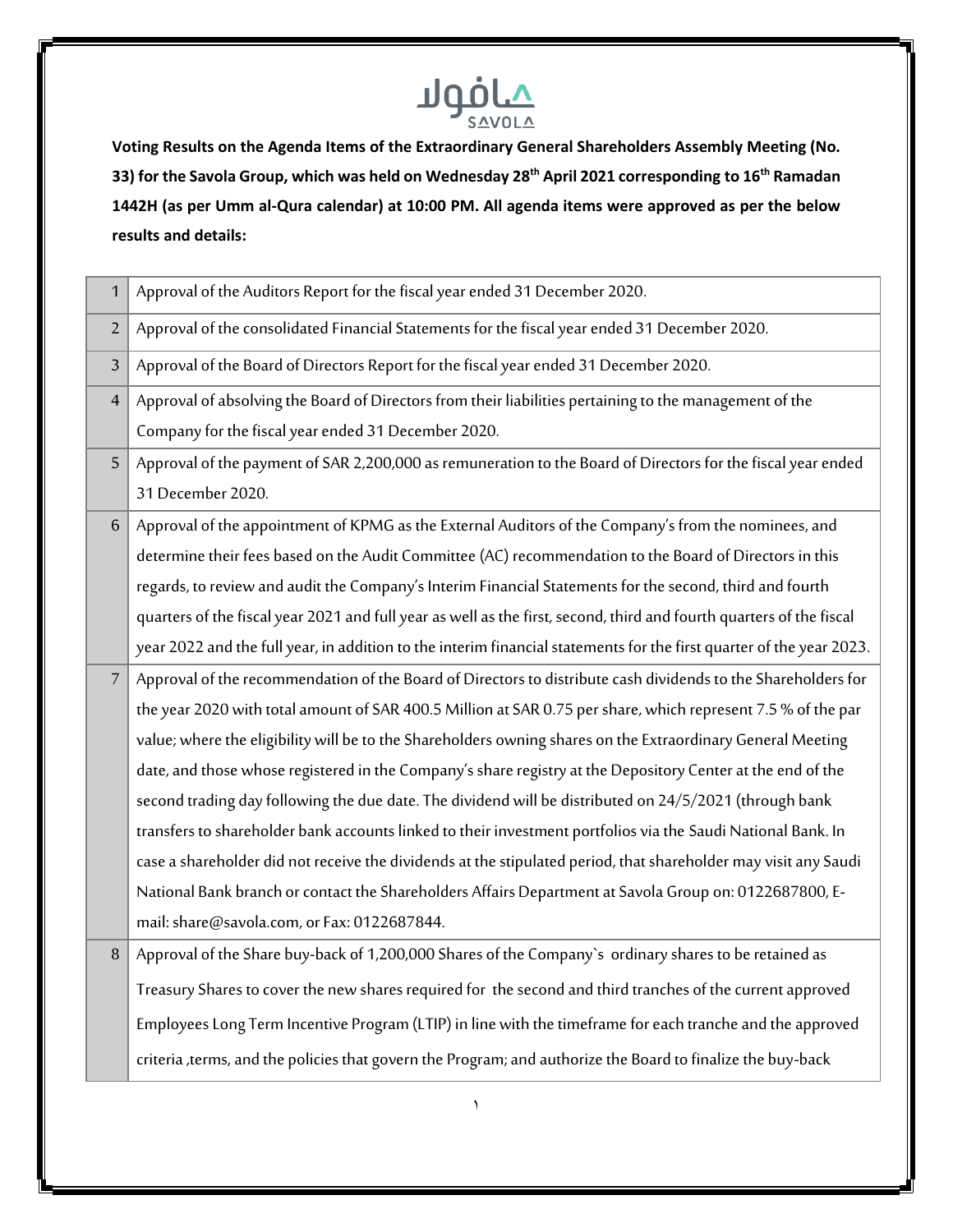|    | transaction within a maximum period of twelve (12) months from the date of the Extraordinary General           |
|----|----------------------------------------------------------------------------------------------------------------|
|    | Assembly's resolution, with the Board right to delegate others and determine the terms and conditions of the   |
|    | program and its implementation including the allocation of the price for each share offered to employees if    |
|    | offered for consideration. The purchase of these shares will be funded through the Company internal            |
|    | resources. The maximum time period during which the Company may retain its Treasury Shares without             |
|    | selling or allocating them to LTIP program shall not exceed five years from the date the EGM approval.         |
|    |                                                                                                                |
| 9  | Approval of the Board of Directors resolution to appoint Mr. Tareq Abdullah Al-Garaawy, as a member of the     |
|    | Group Audit committee (from outside the Board of Directors) effective from 6/10/2020 until the end of the      |
|    | current office term of the Audit Committee (i.e. September 30th, 2022) The appointment of Mr. Tareq Al-        |
|    | Garaawy comes to fill the vacant seat after the resignation of Dr. Amr Kurdi (from outside the Board of        |
|    | Directors). This appointment is in line with the Audit Committee charter.                                      |
| 10 | Approval of the Company's policy of the Social Responsibility.                                                 |
| 11 | Approval of the transactions and contracts of purchasing consumer foods goods which will be executed           |
|    | between Panda Retail Co. (a subsidiary of Savola) and Almarai Co. (in which Savola Group owns 34.52%.) and     |
|    | its subsidiaries in which two of Savola Directors (Mr. Sulaiman A. Al-Muhaidib, and Mr. Bader Abdullah Al      |
|    | Issa) have indirect interest. Noting that the last year 2020 transactions and contracts amounted to SAR 801.08 |
|    | Million. Those are continuing and existing contracts in the normal course of business, and general commercial  |
|    | terms executed without any preferential treatment.                                                             |
| 12 | Approval of the transactions and contracts of selling sugar which will be executed between United Sugar        |
|    | Company (a subsidiary of Savola foods Co.) and Almarai Co (in which Savola Group owns 34.52%) and its          |
|    | subsidiaries, where two of Savola Directors (Mr. Sulaiman A. Al-Muhaidib, and Mr. Bader Abdullah Al Issa)      |
|    | have indirect interest. Noting that last the year 2020 transactions and contracts were amounted to SAR 39.19   |
|    | Million. Those are continuing and existing contracts in the normal course of business and general commercial   |
|    | terms executed without any preferential treatment.                                                             |
| 13 | Approval ofthe transactions and contracts of selling specialty fats and margarine products which will be       |
|    | executed between the International foods Industries Co. (a subsidiary of Savola food Co.) and Almarai Co. (in  |
|    | which Savola Group owns 34.52%.) where two of Savola Directors (Mr. Sulaiman A. Al-Muhaidib, and Mr.           |
|    | Bader Abdullah Al Issa) have indirect interest. Noting that the last year 2020 transactions and contracts were |
|    | amounted to SAR 38.18 Million. Those are continuing and existing contracts in the normal course of business    |
|    |                                                                                                                |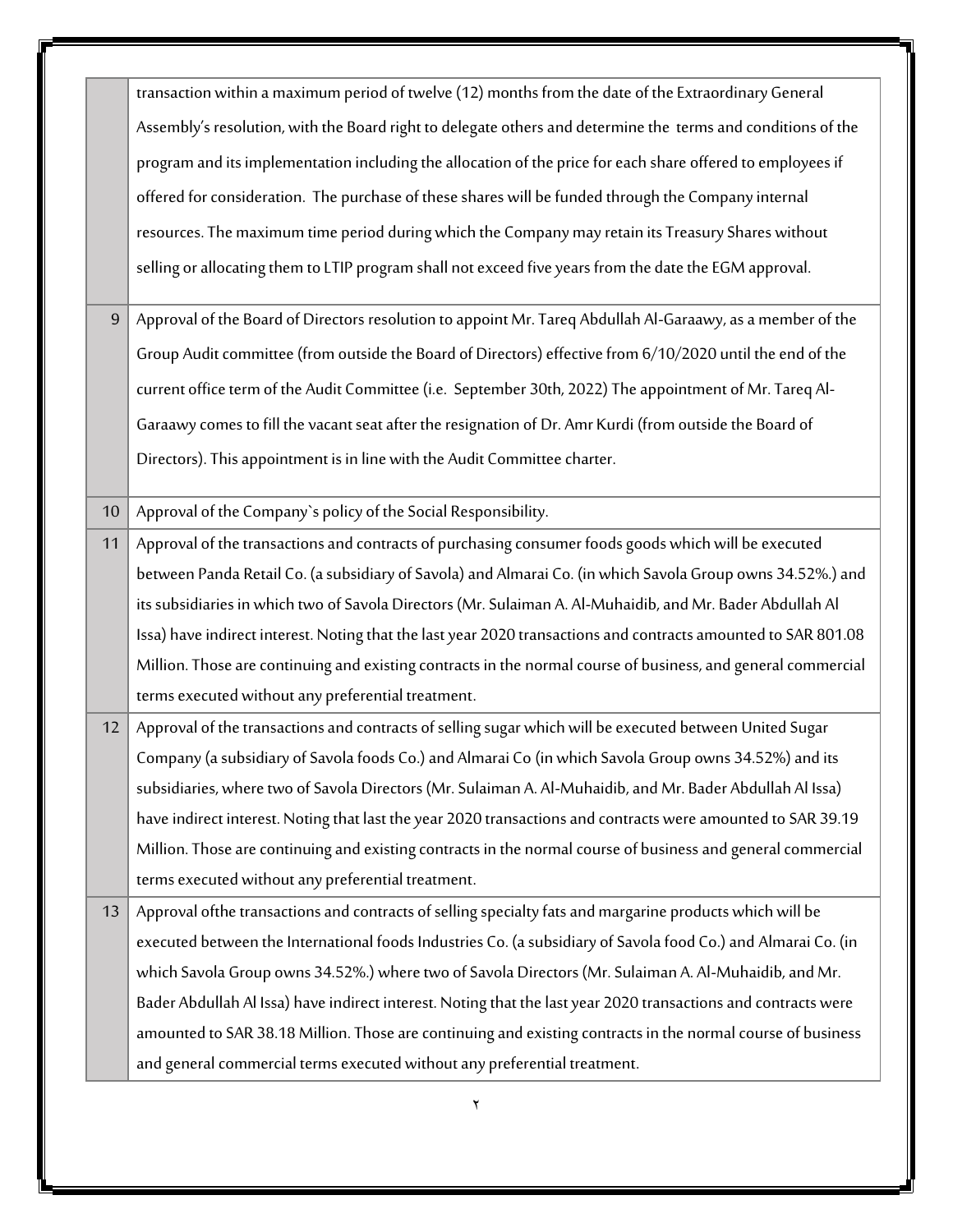| 14 | Approval of the transactions and contracts of purchasing products which will be executed between Afia           |
|----|-----------------------------------------------------------------------------------------------------------------|
|    | International for Marketing and Distribution Co. (a subsidiary of Savola food Co.) and Almarai Co.(in which     |
|    | Savola Group owns 34.52%.) where two of Savola Directors (Mr. Sulaiman A. Al-Muhaidib, and Mr. Bader            |
|    | Abdullah Al Issa) have indirect interest. Noting that the last year 2020 transactions and contracts were        |
|    | amounted to SAR 8.89 Million. Those are continuing and existing contracts in the normal course of business      |
|    | and general commercial terms executed without any preferential treatment.                                       |
| 15 | Approval of the transactions and contracts of purchasing food products which will be executed between           |
|    | Panda Retail Co. (a subsidiary of Savola) and Mayar Foods Co. (a subsidiary of Abdulkader Al-Muhaidib &         |
|    | Sons Co. which owns 8.23% of Savola shares) where two of Savola Directors (Mr. Sulaiman A. Al-                  |
|    | Muhaidib, and Mr. Essam A. Al-Muhaidib) have indirect interest. Noting that the last year 2020                  |
|    | transactions and contracts were amounted to SAR 105.88 Million. Those are continuing and existing               |
|    | contracts in the normal course of business and general commercial terms executed without any                    |
|    | preferential treatment.                                                                                         |
| 16 | Approval of the transactions and contracts of purchasing food products which will be executed between Panda     |
|    | Retail Co. (a subsidiary of Savola) and Del Monte Saudi Arabia (a subsidiary of Abdulkader Al-Muhaidib &        |
|    | Sons Co. which owns 8.23% of Savola shares) where two of Savola Directors (Mr. Sulaiman A. Al-Muhaidib,         |
|    | and Mr. Essam A. Al-Muhaidib) have indirect interest. Noting that the last year 2020 transactions and contracts |
|    | amounted to SAR 131.64 Million. Those are continuing and existing contracts in the normal course of business    |
|    | and general commercial terms executed without any preferential treatment.                                       |
| 17 | Approval of the transactions and contracts of leasing spaces for selling foods products inside Panda Shopping   |
|    | Centers which will be executed between Panda Retail Co. (a subsidiary of Savola) and Del Monte Saudi Arabia     |
|    | (a subsidiary of Abdulkader Al-Muhaidib & Sons Co.) which owns 8.23% of Savola shares and, where two of         |
|    | Savola Directors (Mr. Sulaiman A. Al-Muhaidib, and Mr. Essam A. Al-Muhaidib) have indirect interest. Noting     |
|    | that the last year 2020 transactions and contracts amounted to SAR 555 thousand. Those are continuing and       |
|    | existing contracts in the normal course of business and general commercial terms executed without any           |
|    | preferential treatment.                                                                                         |
| 18 | Approval of the transactions and contracts of purchasing food products which will be executed between Panda     |
|    | Retail Co. (a subsidiary of Savola) and Nestle Saudi Arabia Ltd. and its subsidiaries (in which Abdulkader Al-  |
|    | Muhaidib & Sons Co. owns major stake which in turn owns 8.23% of Savola shares) in which two of Savola          |
|    | Directors (Mr. Sulaiman A. Al-Muhaidib, and Mr. Essam A. Al-Muhaidib) have indirect interest. Noting that the   |
|    | last year 2020 transactions and contracts amounted to SAR 345.21 Million. Those are continuing and existing     |
|    | contracts in the normal course of business and general commercial terms executed without any preferential       |
|    | treatment.                                                                                                      |
|    | ٣                                                                                                               |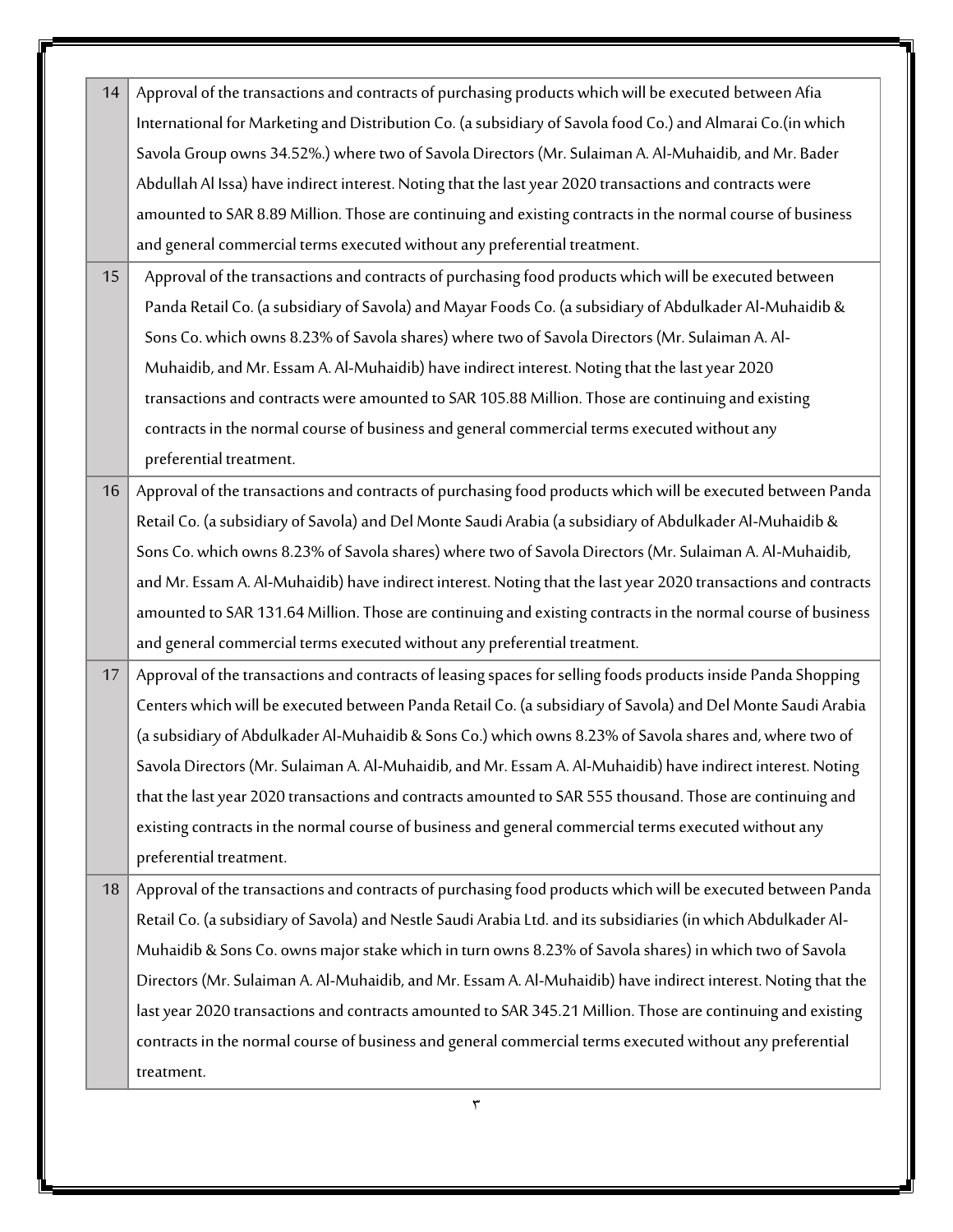| 19 | Approval of the transactions and contracts of purchasing food products which will be executed between Panda    |
|----|----------------------------------------------------------------------------------------------------------------|
|    | Retail Co. (a subsidiary of Savola) and Manhal Water Factory Co. Ltd. (in which Abdulkader Al-Muhaidib &       |
|    | Sons Co. owns major stake which in turn owns 8.23% of Savola shares) in which two of Savola Directors (Mr.     |
|    | Sulaiman A. Al-Muhaidib, and Mr. Essam A. Al-Muhaidib) have indirect interest. Noting that the last year 2020  |
|    | transactions and contracts amounted to SAR 5.83 Million. Those are continuing and existing contracts in the    |
|    | normal course of business and general commercial terms executed without any preferential treatment.            |
| 20 | Approval of the transactions and contracts of leasing sites which will be executed between Panda Retail Co. (a |
|    | subsidiary of Savola) and Abdulqader Al-Muhaidib & Sons Co. which owns 8.23% of Savola shares) in which        |
|    | two of Savola Directors (Mr. Sulaiman A. Al-Muhaidib, and Mr. Essam A. Al-Muhaidib) have indirect interest.    |
|    | Noting that the last year 2020 transactions and contracts amounted to SAR 7.20 Million. Those are continuing   |
|    | and existing contracts in the normal course of business and general commercial terms executed without any      |
|    | preferential treatment.                                                                                        |
| 21 | Approval of the transactions and contracts of leasing spaces for selling food products inside Panda Shopping   |
|    | Centers which will be executed between Panda Retail Co. (a subsidiary of Savola) and Almehbaj Alshamiyah       |
|    | Trading Co. (a subsidiary of Abdulkader Al-Muhaidib & Sons Co. which owns 8.23% of Savola shares) where        |
|    | two of Savola Directors (Mr. Sulaiman A. Al-Muhaidib, and Mr. Essam A. Al-Muhaidib) have indirect interest.    |
|    | Noting that the last year 2020 transactions and contracts amounted to SAR 34.31 Million. Those are             |
|    | continuing and existing contracts in the normal course of business and general commercial terms executed       |
|    | without any preferential treatment.                                                                            |
| 22 | Approval of the transactions and contracts of scrap sales which will be executed between Panda Retail Co. (a   |
|    | subsidiary of Savola) and Waste Collection & Recycling Company, where two of Savola Directors (Mr.             |
|    | Sulaiman A. Al-Muhaidib, and Mr. Essam A. Al-Muhaidib), have indirect interest. Noting that the last year 2020 |
|    | transactions and contracts amounted to SAR 5.49 Million. Those are continuing and existing contracts in the    |
|    | normal course of business and general commercial terms executed without any preferential treatment.            |
| 23 | Approval of the transactions and contracts of Leasing spaces for selling products inside Panda Shopping        |
|    | Centers which will be executed between Panda Retail Co. (a subsidiary of Savola) and Zohoor Alreef Co.         |
|    | , where two of Savola Directors (Mr. Sulaiman A. Al-Muhaidib, and Mr. Essam A. Al-Muhaidib), have indirect     |
|    | interest. Noting that the last year 2020 transactions and contracts amounted to SAR 335 Thousand. Those are    |
|    | continuing and existing contracts in the normal course of business and general commercial terms executed       |
|    | without any preferential treatment.                                                                            |
| 24 | Approval of the transactions and contracts of purchasing food products which will be executed between Panda    |
|    | Retail Co. (a subsidiary of Savola) and AL Jazirah Dates & Food Factory in which two of Savola Directors (Mr.  |
|    | Sulaiman A. Al-Muhaidib, and Mr. Essam A. Al-Muhaidib), have indirect interest. Noting that the last year 2020 |
|    | ٤                                                                                                              |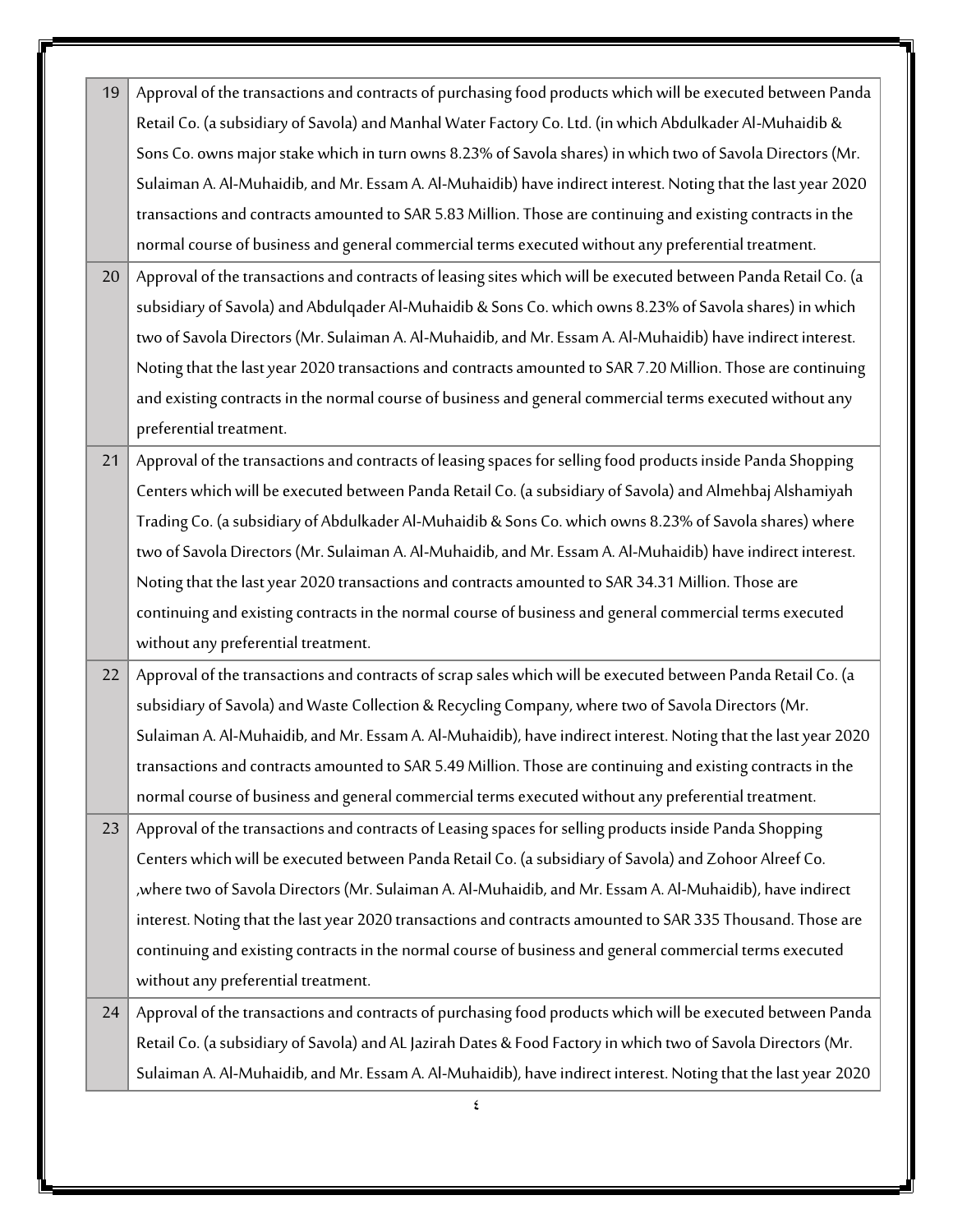|    | transactions and contracts amounted to SAR 32 Thousand. Those are continuing and existing contracts in the      |
|----|-----------------------------------------------------------------------------------------------------------------|
|    | normal course of business and general commercial terms executed without any preferential treatment.             |
| 25 | Approval of the transactions and contracts of leasing shops and retail purchases of food products which will be |
|    | executed between Panda Retail Co. (a subsidiary of Savola) and Herfy Food Services Co. in which Savola          |
|    | Group owns 49% (directly and indirectly); where two of Savola Directors (Mr. Essam A. Al-Muhaidib, and Eng.     |
|    | Mutaz Q. Alazawi) have indirect interest. Noting that the last year 2020 transactions and contracts amounted    |
|    | to SAR 43.1 Million. Those are continuing contracts and existing in the normal course of business and general   |
|    | commercial terms executed without any preferential treatment.                                                   |
| 26 | Approval of the transactions and contracts of selling edible oil products which will be executed between Afia   |
|    | International (a subsidiary of Savola) and Herfy Food Services Co. in which Savola Group owns 49% (directly     |
|    | and indirectly); where two of Savola Directors (Mr. Essam A. Al-Muhaidib, and Eng. Mutaz Q. Alazawi) have       |
|    | indirect interest. Noting that the last year 2020 transactions and contracts amounted to SAR 2.59 Million.      |
|    | Those are continuing and existing contracts in the normal course of business and general commercial terms       |
|    | executed without any preferential treatment.                                                                    |
| 27 | Approval of the transactions and contracts of selling sugar which will be executed between United Sugar         |
|    | Company (a subsidiary of Savola food Co.) and Herfy Food Services Co. in which Savola Group owns 49%            |
|    | (directly and indirectly); where two of Savola Directors (Mr. Essam A. Al-Muhaidib, and Eng. Mutaz Q. Alazawi)  |
|    | have indirect interest. Noting that the last year 2020 transactions and contracts amounted to SAR 2.26 Million. |
|    | Those are continuing and existing contracts in the normal course of business and general commercial terms       |
|    | executed without any preferential treatment.                                                                    |
| 28 | Approval of the transactions and contracts of selling specialty fats and margarine products which will be       |
|    | executed between International Foods Industries Co. (a subsidiary of Savola food Co.) and Herfy Food Services   |
|    | Co. in which Savola Group owns 49% (directly and indirectly); where two of Savola Directors (Mr. Essam A. Al-   |
|    | Muhaidib, and Eng. Mutaz Q. Alazawi) have indirect interest. Noting that the last year 2020 transactions and    |
|    | contracts amounted to SAR 3.39 Million. Those are continuing and existing contracts in the normal course of     |
|    | business and general commercial terms executed without any preferential treatment.                              |
| 29 | Approval of the transactions and contracts of shop leasing which will be executed between Panda Retail Co. (a   |
|    | subsidiary of Savola) and Dur Hospitality Co. where one of Savola Directors (Mr. Bader Abdullah Al Issa), have  |
|    | indirect interest. Noting that the last year 2020 transactions and contracts amounted to SAR 10.50 Million.     |
|    | Those are continuing and existing contracts in the normal course of business and general commercial terms       |
|    | executed without any preferential treatment.                                                                    |
| 30 | Approval of the transactions and contracts of shop leasing which will be executed between Panda Retail Co. (a   |
|    | subsidiary of Savola) and Kinan International for Real Estate Development Co. in which Savola Group owns        |
|    | $\circ$                                                                                                         |